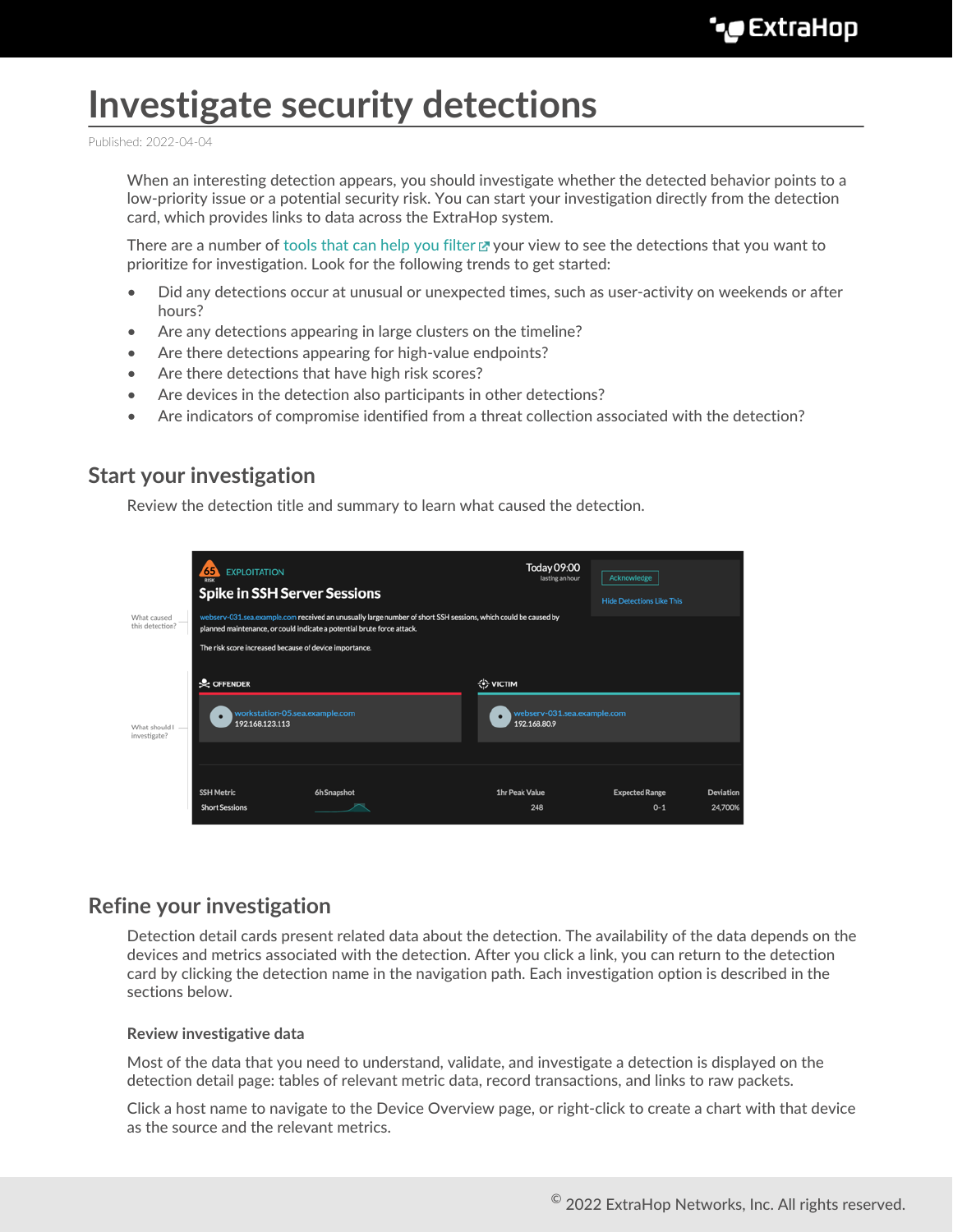|                           | <b>Investigate Servers</b> |             |              |                       |  |  |  |
|---------------------------|----------------------------|-------------|--------------|-----------------------|--|--|--|
| View the targeted servers |                            |             |              |                       |  |  |  |
|                           |                            | Server IP   | Host         | Requests $\downarrow$ |  |  |  |
|                           | Q                          | 192.168.136 | Citrix       | 7.947                 |  |  |  |
|                           | Q                          | 192.168.133 | Example-05   | 7.817                 |  |  |  |
|                           | Q                          | 192.168.254 | exds1        | 7.231                 |  |  |  |
|                           | ⌒                          | 100110000   | and a series | P                     |  |  |  |

#### **Device name**

Click a device name to navigate to the Device Overview page, which contains the role, users, and tags associated with that device. From the left pane, click a protocol name to view all of the protocol metrics associated with the device. The protocol page gives you a complete picture of what this device was doing at the time of the detection.

For example, if you get a reconnaissance scan detection, you can learn if the device associated with the scan is assigned the Vulnerability Scanner role.

| <b>EXPLOITATION</b><br><b>Spike in SSH Server Sessions</b><br>webserv-031.sea.example.com received an unusually large number of short SSH sessions, which could be caused by<br>planned maintenance, or could indicate a potential brute force attack. |                                                        | ٩ | <b>Today 09:00</b><br>lasting an hour                                     | Acknowledge<br><b>Hide Detections Like This</b> |                  |  |  |
|--------------------------------------------------------------------------------------------------------------------------------------------------------------------------------------------------------------------------------------------------------|--------------------------------------------------------|---|---------------------------------------------------------------------------|-------------------------------------------------|------------------|--|--|
|                                                                                                                                                                                                                                                        | The risk score increased because of device importance. |   |                                                                           |                                                 |                  |  |  |
| $\&$ OFFENDER<br>workstation-05.sea.example.com<br>192.168.123.113                                                                                                                                                                                     |                                                        |   | <b><del>◯</del> VICTIM</b><br>webserv-031.sea.example.com<br>192.168.80.9 |                                                 |                  |  |  |
| <b>SSH Metric</b>                                                                                                                                                                                                                                      | 6h Snapshot                                            |   | <b>1hr Peak Value</b>                                                     | <b>Expected Range</b>                           | <b>Deviation</b> |  |  |
| <b>Short Sessions</b>                                                                                                                                                                                                                                  |                                                        |   | 248                                                                       | $0 - 1$                                         | 24.700%          |  |  |

#### **Availability**

Device name links are only available for devices that have been automatically discovered by the ExtraHop system. Remote devices that are located outside of your network are represented by their IP addresses.

#### **Activity map**

Click the Activity Map icon  $\ddot{\ddot{\cdot}}$  next to a device name to see device connections by protocol during the time of the detection. For example, if you get a lateral movement detection, you can learn if the suspicious device established connections over a remote control protocol with other clients, IT servers, or domain controllers on your network.

#### **Availability**

An activity map is available when a single client or server is associated with unusual L7 protocol activity, such as a high number of HTTP errors or DNS request timeouts.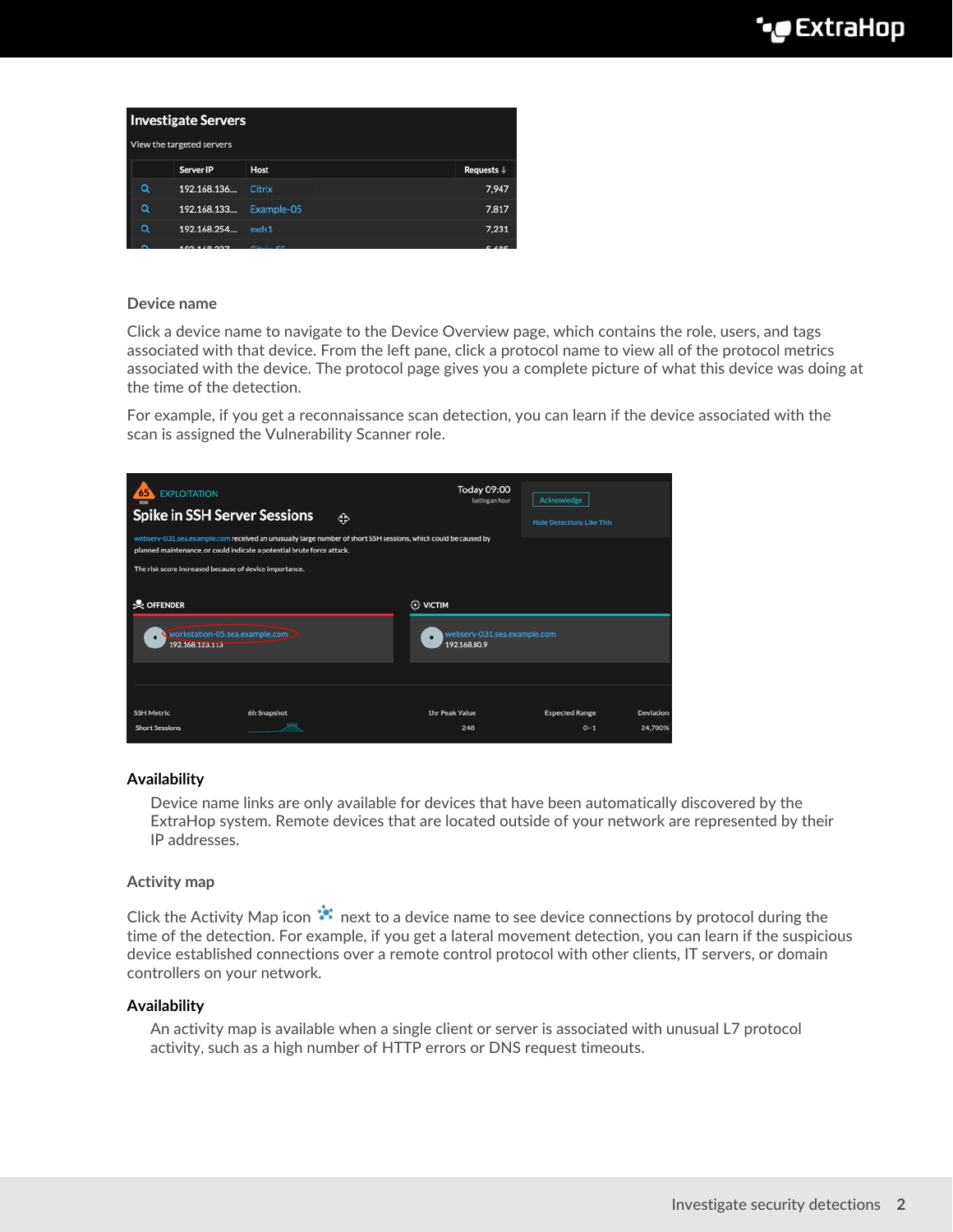## **Detail metric drill down**

Click a detail metric link to drill down on a metric value. A detail metric page appears, which lists metric values by a key, such as client IP address, server IP address, method, or error. For example, if you get a reconnaissance scan detection, drill down to learn which client IP addresses were associated with the unusually high number of 404 status codes during the detection.

| <b>EXPLOITATION</b><br>65<br><b>Spike in SSH Server Sessions</b><br>webserv-031.sea.example.com received an unusually large number of short SSH sessions, which could be caused by<br>planned maintenance, or could indicate a potential brute force attack.<br>The risk score increased because of device importance. |             | ٩                                                                       | Today 09:00<br>lasting an hour | Acknowledge<br><b>Hide Detections Like This</b> |                      |
|------------------------------------------------------------------------------------------------------------------------------------------------------------------------------------------------------------------------------------------------------------------------------------------------------------------------|-------------|-------------------------------------------------------------------------|--------------------------------|-------------------------------------------------|----------------------|
| $\&$ OFFENDER<br>workstation-05.sea.example.com<br>192.168.123.113                                                                                                                                                                                                                                                     |             | $\leftrightarrow$ VICTIM<br>webserv-031.sea.example.com<br>192.168.80.9 |                                |                                                 |                      |
| <b>SSH Metric</b><br><b>Short Sessions</b>                                                                                                                                                                                                                                                                             | 6h Snapshot |                                                                         | 1hr Peak Value<br>248          | <b>Expected Range</b><br>$0 - 1$                | Deviation<br>24.700% |

# **Availability**

The drill-down option is available for detections associated with topnset detail metrics.

#### **Sparkline**

Click the sparkline to create a chart that includes the source, time interval, and drill-down details from the detection, which you can then add to a dashboard for monitoring. For example, if you get a detection about an unusual number of remote sessions, create a chart with SSH sessions for that server and then add that chart to a dashboard about session management.

| <b>EXPLOITATION</b><br>65<br><b>Spike in SSH Server Sessions</b><br>webserv-031.sea.example.com received an unusually large number of short SSH sessions, which could be caused by<br>planned maintenance, or could indicate a potential brute force attack.<br>The risk score increased because of device importance. |             | ٩ | <b>Today 09:00</b><br>lasting an hour                          | Acknowledge<br><b>Hide Detections Like This</b> |                      |
|------------------------------------------------------------------------------------------------------------------------------------------------------------------------------------------------------------------------------------------------------------------------------------------------------------------------|-------------|---|----------------------------------------------------------------|-------------------------------------------------|----------------------|
| <b>Q</b> OFFENDER<br>workstation-05.sea.example.com<br>192.168.123.113                                                                                                                                                                                                                                                 |             |   | <b>O</b> VICTIM<br>webserv-031.sea.example.com<br>192.168.80.9 |                                                 |                      |
| <b>SSH Metric</b><br><b>Short Sessions</b>                                                                                                                                                                                                                                                                             | 6h Snapshot |   | <b>1hr Peak Value</b><br>248                                   | <b>Expected Range</b><br>$0 - 1$                | Deviation<br>24.700% |

#### **Availability**

The sparkline option is available for detections that were associated with metrics and had a duration over one-hour. For 1-second metrics, a sparkline is available when the duration was over 30 seconds.